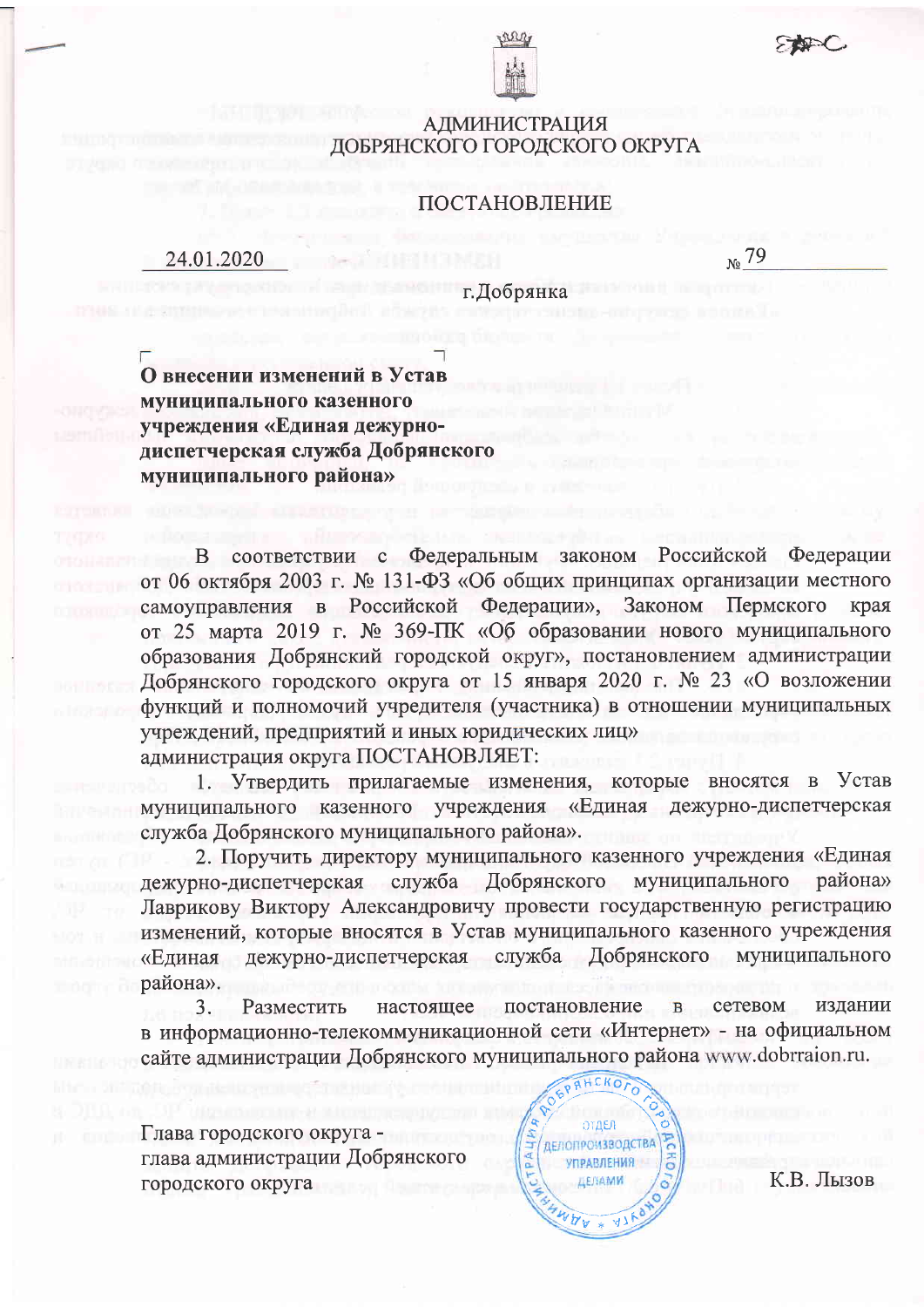## **УТВЕРЖДЕНЫ**

постановлением администрации Добрянского городского округа от 24.01.2020 № 79

#### ИЗМЕНЕНИЯ,

# которые вносятся в Устав муниципального казенного учреждения «Единая дежурно-диспетчерская служба Добрянского муниципального района»

Пункт 1.1 изложить в следующей редакции: 1.

Муниципальное казенное  $\langle 1.1.$ учреждение «Единая дежурнодиспетчерская служба Добрянского городского округа», дальнейшем  $\mathbf{B}$ именуемое Учреждение»;

2. Пункт 1.2 изложить в следующей редакции:

«1.2. Собственником имущества и учредителем Учреждения является Добрянский городской образование муниципальное округ (далее - Собственник). Функции и полномочия учредителя муниципального казенного учреждения «Единая дежурно-диспетчерская служба Добрянского городского округа» осуществляет администрация Добрянского городского округа (далее - Учредитель);

3. Пункт 1.3 изложить в следующей редакции:

«1.3. Полное наименование Учреждения: Муниципальное казенное учреждение «Единая дежурно-диспетчерская служба Добрянского городского округа», сокращенное наименование Учреждения: МКУ «ЕДДС ДГО»;

4. Пункт 2.1 изложить в следующей редакции:

«2.1. Предметом деятельности Учреждения является обеспечение предусмотренных законодательством Российской Федерации полномочий Учредителя по защите населения и территории муниципального образования Добрянский городской округ от чрезвычайных ситуаций (далее - ЧС) путем осуществления в установленном порядке сбора и обмена информацией в области защиты населения и территории городского округа от ЧС, обеспечения своевременного оповещения и информирования населения, в том числе с использованием специализированных технических средств оповещения и информирования населения в местах массового пребывания людей, об угрозе возникновения или о возникновении ЧС.»;

5. Пункт 2.3.7 изложить в следующей редакции:

«2.3.7 доведение задач, поставленных вышестоящими органами территориального звена муниципального уровня территориальной подсистемы единой государственной системы предупреждения и ликвидации ЧС, до ДДС и сил постоянной готовности, осуществление контроля их выполнения и организация взаимодействия;»;

6. Пункт 2.3.11 изложить в следующей редакции: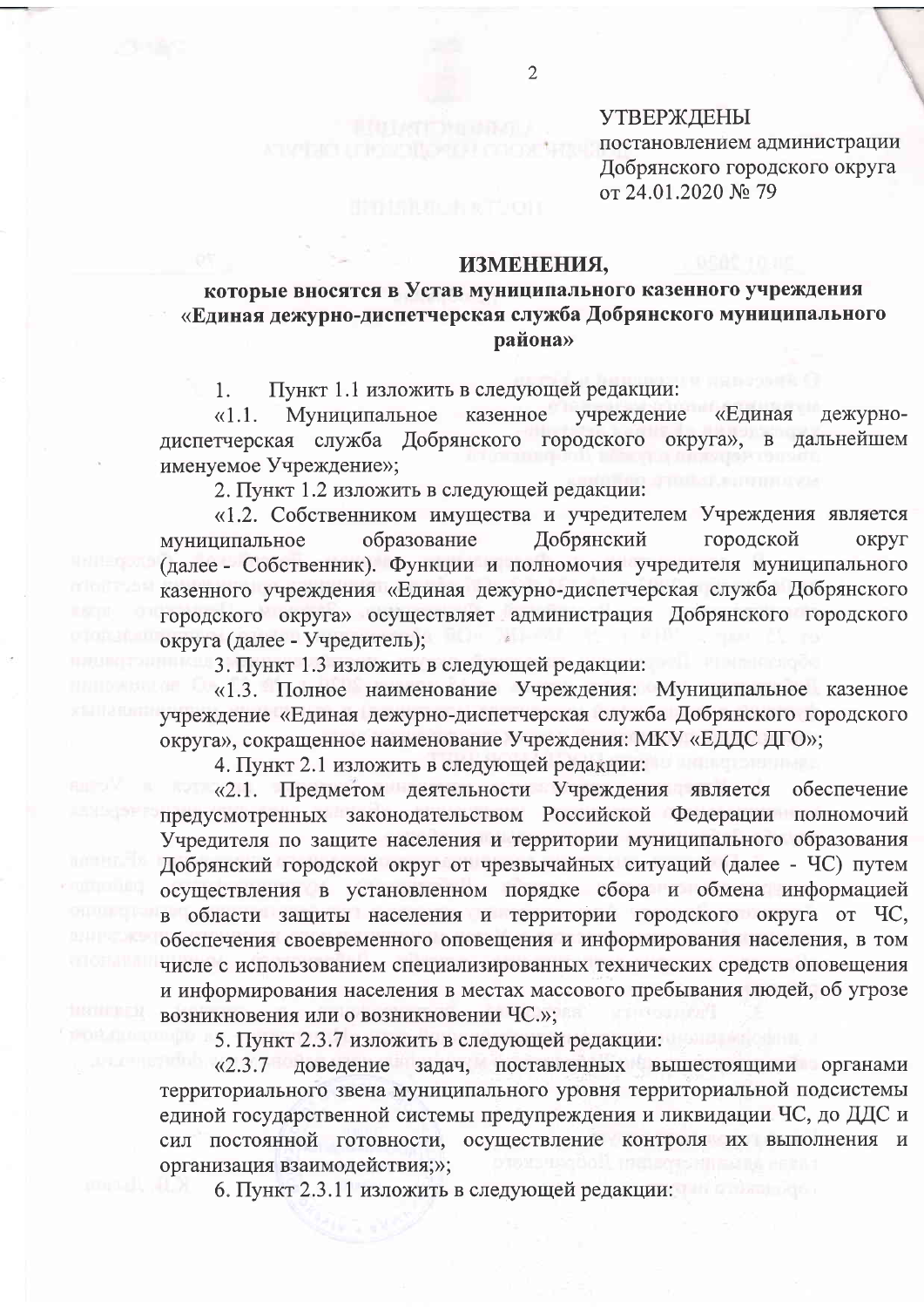«2.3.11. методическое руководство и координация функционирования расположенных на территории городского округа служб гражданской обороны, нештатных формирований гражданской обороны, аварийно-спасательных служб и формирований, в том числе нештатных.»;

7. Пункт 3.3 изложить в следующей редакции:

«3.3. Источниками формирования имущества Учреждения в денежной и иных формах являются:

имущество, переданное его собственником или уполномоченным им органом;

средства, выделяемые из бюджета Добрянского городского округа согласно утвержденной смете;

пожертвования благотворительные взносы, безвозмездные или организаций, предприятий, учреждений и граждан;

имущество, поступающее в самостоятельное распоряжение Учреждения;

иные источники, не противоречащие законодательству Российской Федерации.

Указанное имущество и финансовые ресурсы подлежат целевому использованию и исключительно для покрытия расходов на содержание Учреждения и его имущества.»;

8. Пункт 3.5 изложить в следующей редакции:

«3.5. Доходы, полученные Учреждением от платных услуг и иной приносящей доход деятельности, зачисляются в доход бюджета Добрянского городского округа.»;

9. Пункт 4.4 изложить в следующей редакции:

«4.4. В режиме повседневной деятельности Учреждение осуществляет круглосуточное дежурство в готовности к экстренному реагированию на угрозу или возникновение ЧС.

Суточная работа для дежурной смены планируется с учетом возможных рисков и сложившейся обстановки и утверждается руководителем учреждения. В этом режиме Учреждение обеспечивает:

прием от населения, организаций и ДДС сообщений о пожарах, любых авариях и чрезвычайных происшествиях, несущих информацию об угрозе или возникновении ЧС, их регистрацию и сортировку по принадлежности ДДС и уровням ответственности;

обобщение и анализ информации аварий и чрезвычайных происшествиях сутки и представление соответствующих докладов за текущие по подчиненности;

незамедлительное доведение поступившей информации ДДС, до в компетенцию которых входит реагирование на принятое сообщение и осуществление контроля за ее исполнением;

незамедлительное доведение информации об угрозе или возникновении ЧС и пожаров до начальника отдела гражданской и антитеррористической защиты Добрянского городского округа, исполнение указаний начальника отдела гражданской и антитеррористической защиты и осуществление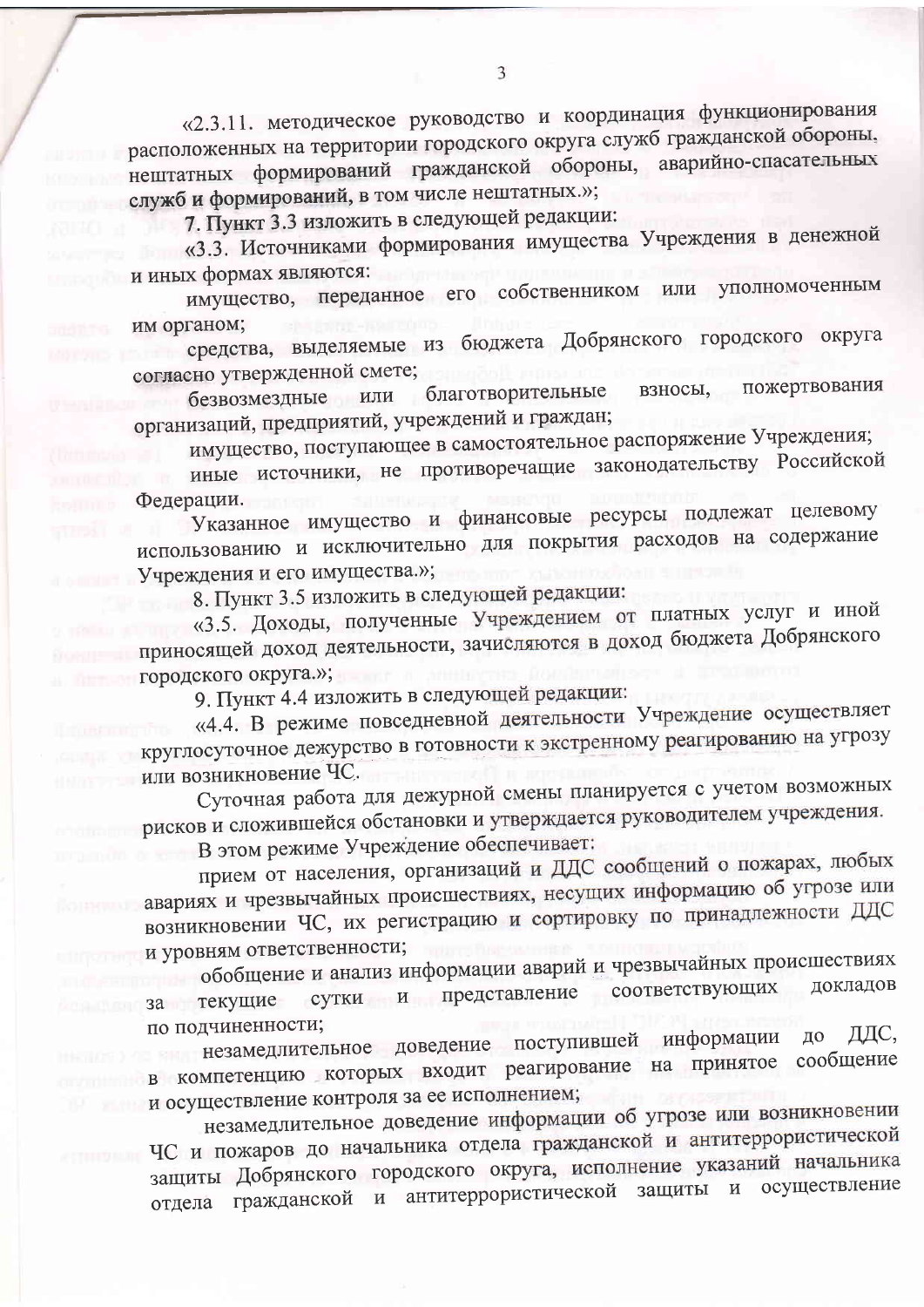контроля их выполнения;

незамедлительное доведение сигналов оповещения до начальника отдела антитеррористической защиты, председателя комиссии гражданской  $\mathbf{H}$ ситуациям и обеспечению пожарной безопасности чрезвычайным  $\overline{10}$ при администрации Добрянского городского округа (далее - КЧС и ОПБ), взаимодействующих органов управления единой государственной системы предупреждения и ликвидации чрезвычайных ситуаций и гражданской обороны в соответствии с требованиями директивных документов;

подготовка еженедельной справки-доклада начальнику отдела гражданской и антитеррористической защиты, включая анализ работы систем (объектов) жизнеобеспечения Добрянского городского округа;

проведение оповещения и сбора органов управления, руководящего состава сил и средств, привлекаемых для ликвидации ЧС;

представление в установленном порядке докладов (донесений) о сложившейся обстановке, возможных вариантов решений и действиях управления городского звена единой ликвидации органам  $\Pi$ <sup>O</sup> ee государственной системы предупреждения и ликвидации ЧС и в Центр управления в кризисных ситуациях;

внесение необходимых дополнений и изменений в банк данных, а также в структуру и содержание оперативных документов по реагированию на ЧС;

учебные и тренировочные занятия с личным составом дежурных смен с целью отработки их действий при переводе ЕДДС в режимы повышенной готовности и чрезвычайной ситуации, а также выполнения обязанностей в условиях угрозы и возникновения ЧС;

сбор, обобщение и анализ информации от населения, организаций городского округа и предоставление ее в ГУ МЧС РФ по Пермскому краю, Администрацию губернатора и Правительство Пермского края в соответствии с Табелем плановых и срочных донесений;

организация и координация мероприятий по воспитанию безопасного поведения граждан, проведения мероприятий подготовки населения в области гражданской обороны и защиты от ЧС;

осуществление мероприятий по созданию и поддержанию в постоянной готовности местных систем оповещения;

информационное взаимодействие с расположенными на территории городского округа аварийно-спасательными службами и формированиями, органами управления и силами муниципального звена территориальной подсистемы РСЧС Пермского края.

ДДС организаций городского округа действуют в соответствии со своими ведомственными инструкциями и представляют в Учреждение обобщенную статистическую информацию об авариях, происшествиях и локальных ЧС и предпосылках к ним за прошедшие сутки.»;

10. В абзаце 9 пункта 4.6 слова «при администрации района» заменить словами «при администрации Добрянского городского округа»;